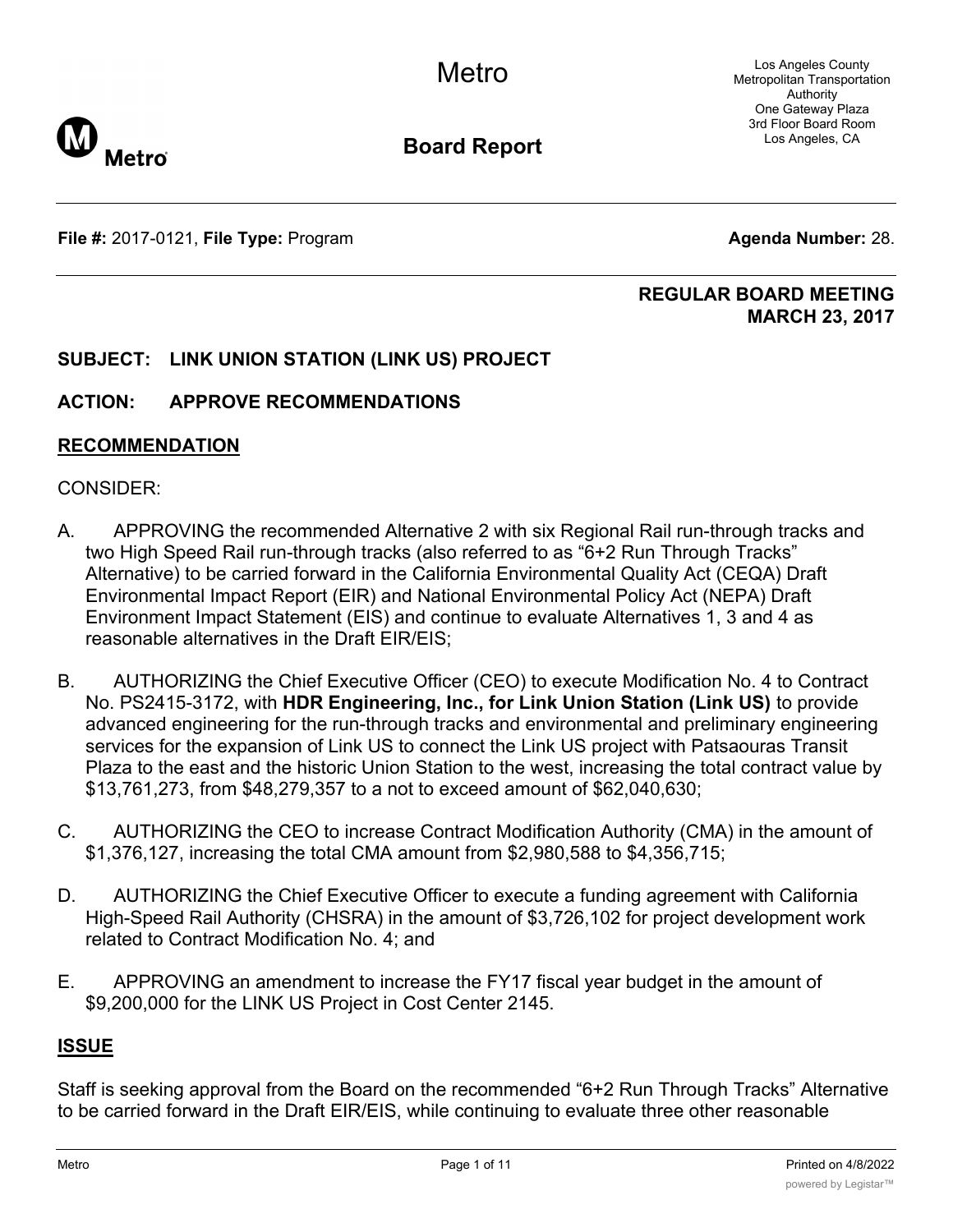alternatives in the document. In addition, since the Los Angeles Union Station Master Plan (USMP) has changed direction, staff is expanding the scope of work to include environmental and preliminary engineering design for connectivity to Patsaouras Bus Plaza and historic LAUS terminal along with additional scope on advanced engineering design for the US 101 rail structure or commonly referred to as the "run-through" tracks. With the Board's approval of the recommended actions, it will enable staff to complete the environmental clearance and preliminary engineering studies enabling the project to be "shovel ready" and competitive for federal and state grants.

### **DISCUSSION**

Staff is seeking approval of the recommended Alternative 2 to be carried forward in the environmental document and preliminary engineering only while continuing to evaluate all three alternatives during environmental process. Once funding for the project has been determined and further value engineering refinement has been performed, staff intends to return to the Board to seek approval of the project to be carried forward in design and construction.

#### **Background**

In April 2014, the Board authorized staff to execute Contact No. PS2415-3172 to HDR Engineering, Inc. for the Link Union Station Project, formerly known as Southern California Regional Interconnector Project (SCRIP). In October 2015, the Board approved the expansion of SCRIP to include the USMP passenger concourse and accommodate a HSR system in LAUS. In March 2016, the Board approved Contract Modification No. 3 to Contract No. PS2415-3172 for SCRIP with HDR Engineering, Inc. to provide environmental and preliminary engineering services for the expansion of SCRIP to include the USMP passenger concourse and accommodate high-speed rail (HSR).

### US 101 Run-through Tracks

Since then, staff has been coordinating regularly with Caltrans on the project development activities. Based on Caltrans's recommendations, staff is proposing to advance the design of the proposed integrated rail structure over the US 101 to 100% level to reduce the risks of schedule delays and cost overruns in later phases of the project. The proposed rail structure over US 101 is geometrically constrained since the columns of the rail structure must land in the existing center median of the US 101 Freeway. Additionally the rail structure is further constrained by US 101 because the freeway in this segment cannot be physically widened and the existing on-ramps and off-ramps on the northbound and southbound directions must remain at its current location. Due to the limited and constrained area over the US 101 Freeway, the design of the proposed rail structure to accommodate HSR need to be advanced at 100% design level within the Caltrans right of way. The integrated design approach is able to allow phasing of the construction of the HSR structure. The remaining portion of the run-through track structure outside of Caltrans right of way will remain at 35% preliminary engineering design level for HSR and 65% preliminary engineering design level for regional rail.

### Connectivity to Patsouras Bus Plaza and LAUS

The current scope of work that was approved by the Board in March 2016 included the USMP and assumed that the Program-level EIR of the USMP would be prepared concurrently with the Projectlevel Link US EIR/EIS. The USMP included the connections to the Patsaouras Transit Plaza, baggage handling building and the historic Union Station. The USMP together with the Link US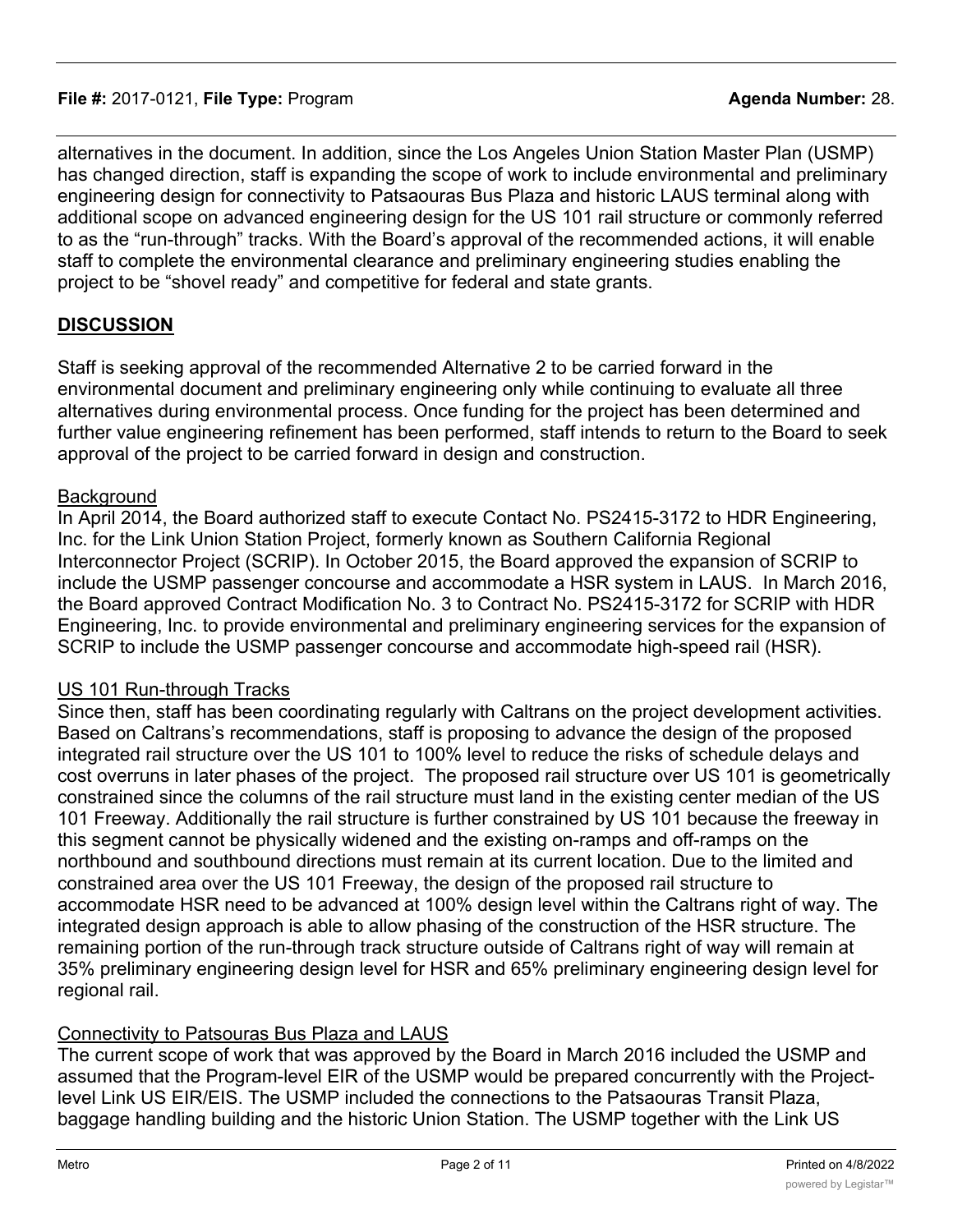project provided a complete plan for Union Station. In early November 2016, Metro Planning staff provided an update to the Board on the USMP with recommended changes to the approach to redevelopment of LAUS. In particular, Metro Planning staff recommended forgoing a Program-level clearance for the USMP and narrowing a Project-level clearance to the LAUS forecourt improvements. As a result, the Link US project-level EIR/EIS will need to be expanded to include additional environmental and preliminary engineering studies to connect the new expanded passenger concourse to Patsaouras Transit Plaza and the historic Union Station. Attachment D compares the study areas included in Contract Modifications No.3 and No.4.

## **CHSRA**

With the recommended actions, CHSRA has financially contributed a total of approximately \$18,726,102 million for the environmental and preliminary engineering studies of the Link US project in order to cover project development costs related to high-speed rail. Further, staff is currently negotiating with CHSRA for their share of final design and construction costs for the Link US project and anticipates returning to the Board with a funding plan to advance the project by June 2017. As with the project development costs, Metro would not be responsible for additional costs to integrate high-speed rail into the Link US project. The first CHSRA contributions to Link US project would be made by using a portion of the \$500 million appropriated for early action projects in Southern California by State Senate Bill 1029 (refer to Attachment G, Letter from the Office of the Governor). Track and service improvements, including the "run-through tracks" at LAUS are currently the number one regional priority for the use of these funds.

The project development plan will reflect an integrated approach that accommodates phasing in highspeed rail over time. The final design and corresponding construction costs will directly match CHSRA's total contribution to the Link US project so that Metro does not incur any costs related to high speed rail. In the short term project features will be designed to accommodate future phases, but will be built and used by existing service providers until such a time as the final phases of highspeed rail service to LAUS are completed. This funding will lay out CHSRA contributions to a phased, integrated Link US project that allows immediate joint work to begin to improve passenger rail service in the short term. Concurrent to these discussions, CHSRA is in the process of purchasing properties at 718 and 728 East Commercial Street, which encompass more than two acres of the land required for the run-through track structure across the US 101 from Union Station. The purchase is in negotiations now, so the price is not available.

Finally, all the HSR project components in Link US are being designed with independent utility so that when complete all tracks and infrastructure can be fully utilized by Metrolink, Pacific Surfliner, and Amtrak until HSR reaches LAUS. If HSR plans do not move forward, and Metro chooses to change the scope of the project because the CHSRA plans are not advancing, CHSRA will be responsible for actual costs incurred including without limitation any and all costs due in connection with reducing the scope items added to accommodate HSR.

## Project Description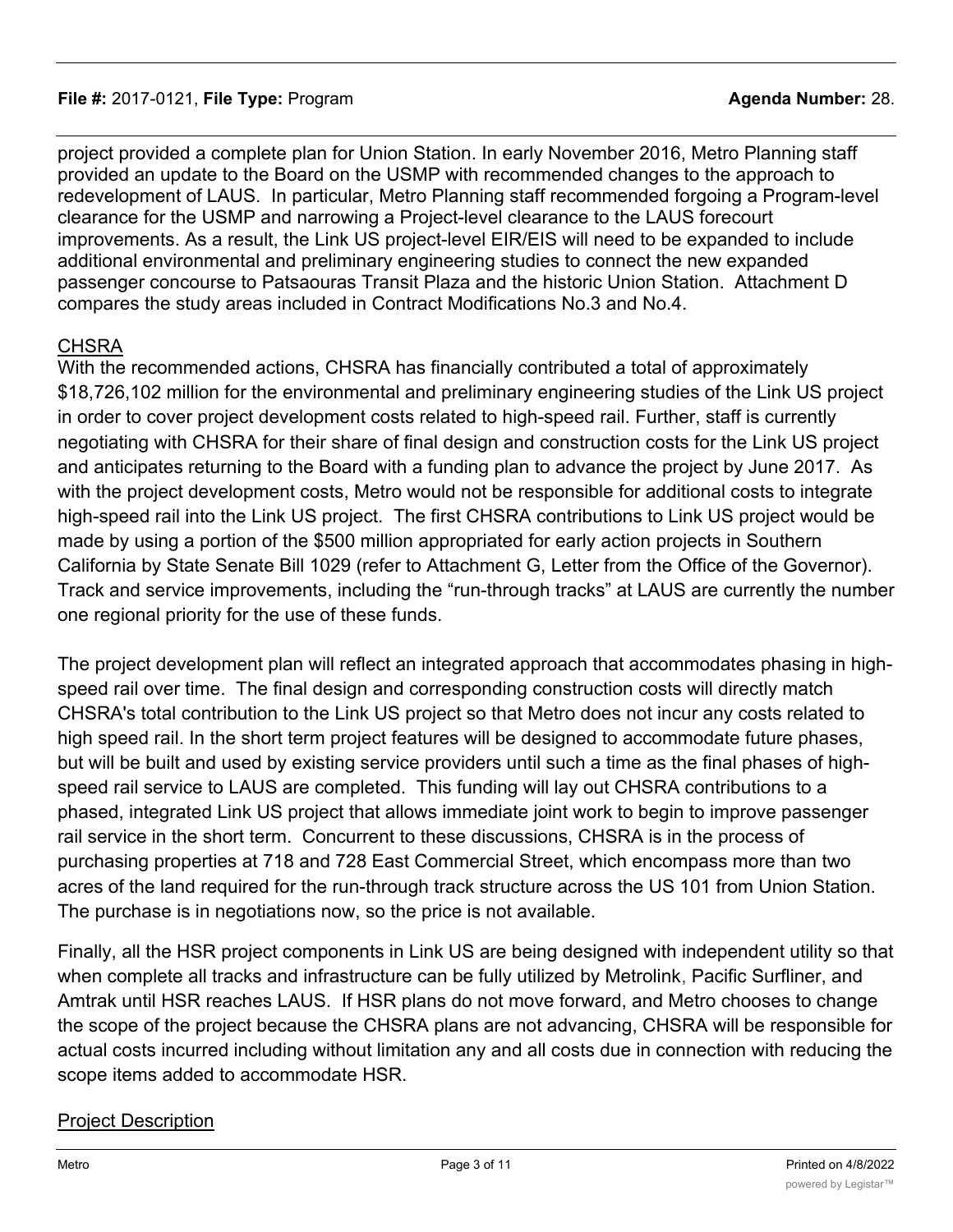LAUS is one of the largest transportation hubs in Southern California with Metro Rail (Red Line, Purple Line and Gold Line), Metro Bus (Rapid, Local and Limited, Express and Silver) including other municipal bus providers (Flyaway, Foothill Transit, Santa Clarita, etc.) and the largest railroad passenger terminal in Western United States with Amtrak and Metrolink. Currently, there are approximately 110,000 passengers traveling through LAUS each weekday. The existing 28-foot-wide passage way in LAUS is at capacity in peak hours. With the passage of Measure M and future transit projects, Metro anticipates doubling the demand on existing and planned modes of transportation utilizing LAUS, including the completion of the Metro Crenshaw/LAX, Regional Connector, Gold Line Phase 2B, West Santa Ana Branch, and Purple Line Extensions Sections 1, 2 and 3 by 2040 will result in over 220,000 passengers traveling through LAUS each weekday. Significant upgrades in passenger circulation and capacity at LAUS would be required to accommodate the anticipated growth in transit ridership. In addition, the existing throat, rail yard and passenger concourse also significantly constrain Metro's ability to accommodate future increase in commuter rail service (such as Metrolink, Amtrak Pacific Surfliner and long distance trains) and future HSR service.

The Link US project would transform Los Angeles Union Station (LAUS) into a world-class transit station and change LAUS from a "stub-end tracks station" to a "run-through tracks station." Link US would result in increased operational capacity for Metrolink and Amtrak rail service from Control Point (CP) Chavez to the north (near North Main Street) to CP Olympic to the south (near the Interstate 10/State Route 60/US-101 interchange), and increased capacity for passengers within the new expanded multi-modal passenger concourse. Link US would enhance local, regional and state connectivity by optimizing the connections among all modes of transportation at LAUS including bus, light rail, subway, commuter rail, high speed rail and active transportation. These benefits will be grouped by modes throughout the design document to maximize eligible fund sources contributing to the design and to capture related data for the improvements.

As the focal point of commuter rail travel in Southern California, LAUS serves an average 178 passenger trains each weekday, consisting of 140 Metrolink commuter trains and 38 Amtrak Pacific Surfliner and long distance trains. LAUS is the main stop on the Amtrak Pacific Surfliner, which is the second busiest Amtrak intercity service nationwide.

Major rail and passenger improvements include:

- 1. Throat and Elevated Rail Yard New track and subgrade improvements would increase the elevation of the tracks leading to LAUS known as the "throat" and an elevated rail yard including seven new passenger platforms and canopies, accommodating Metro Gold Line, Metrolink, Amtrak Pacific Surfliner and long-distance service, and potentially California High-Speed Rail (HSR) service and West Santa Ana Transit Corridor.
- 2. Run-Through Tracks Up to ten run-through tracks would be constructed with a new viaduct structure over US-101 that extends run-through tracks for Metrolink and Amtrak (referred to thereafter as Regional Rail) and potentially HSR services south along the west bank of the Los Angeles River, and a separate viaduct structure for a loop track turning north to Keller Yard for Regional Rail trains.
- 3. New Multi-Modal Passenger Concourse The new passenger concourse would enhance Americans with Disabilities Act (ADA) accessibility at LAUS and include new vertical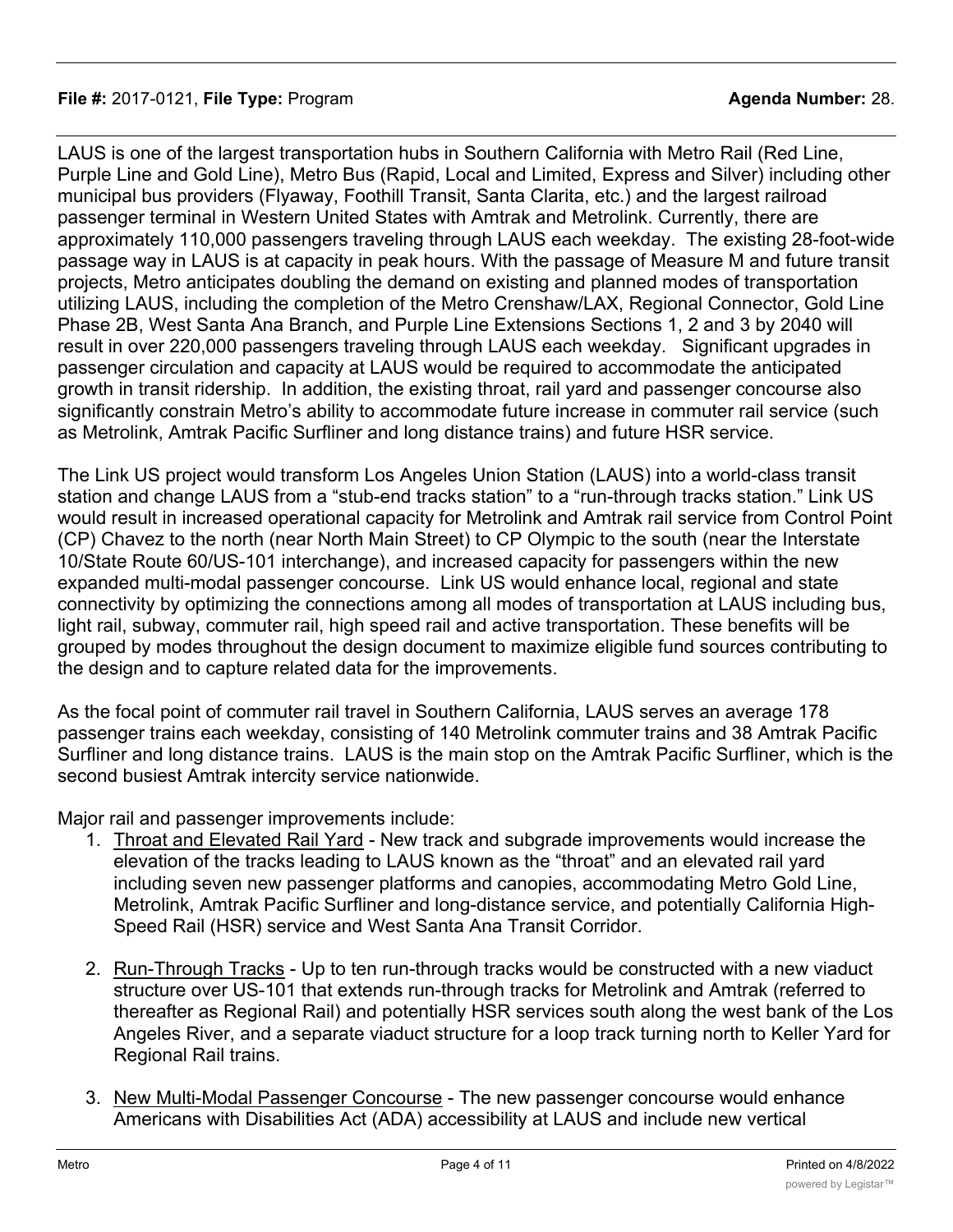circulation elements (stairs, escalators, and elevators) for passengers between the elevated platforms (including the Gold Line, Regional Rail and HSR platforms) and the new passenger concourse under the rail yard. The passenger concourse would contain up to 600,000 square feet (passenger circulation and waiting areas, passenger support functions and retail amenities, and building functional support areas), including up to 100,000 square feet of transit -serving retail amenities, to meet the demands of a multi-modal world class transit station.

Other transit improvements include:

- 1. U.S. 101 Freeway Improvements Several existing non-standard design features (including curve radius, sight distance, lane and shoulder widths, and deceleration distance) on northbound U.S. 101, northbound off-ramp to Alameda Street, and southbound on and offramps to and from Commercial Street would be eliminated or improved. The modifications to U.S. 101 would be needed to accommodate the proposed run-through track viaduct and the associated bridge columns.
- 2. Local/Arterial Roadway Improvements Center Street would be widened and upgraded to include bike lanes between U.S. 101 and Ducommun Street in accordance with the Connect US Action Plan. Commercial Street would be widened and upgraded between Garey Street and Center Street to meet City of Los Angeles street classification standards.
- 3. Active Transportation Improvements Active transportation connections from LAUS to the Los Angeles River and the surrounding neighborhoods via the proposed run-through tracks viaduct structure are being evaluated and could be potentially accommodated.

## Funding

The Link US project is currently estimated to cost a total of \$2.75 billion in the year of expenditure (YOE) dollars. Staff is continuing to apply value engineering methods to further reduce the costs of the project to \$2 billion or less using an integrated approach that accommodates phasing in highspeed rail over time. The final design and corresponding construction costs will directly match CHSRA's total contribution to the Link US project so that Metro does not incur any costs related to high speed rail.

To date, project development activities for environmental and preliminary engineering have been funded through a combination of Measure R 3% and CHSRA contributions. CHSRA is committed to using majority of the \$500 million appropriated for early action projects in Southern California by State Senate Bill 1029 as their initial investment for final design and construction of the Link US project (refer to Attachment G, Letter from the Office of the Governor).

Since all capital improvements in LAUS rail yard are all share costs by the operators, staff will be working with Southern California Regional Rail Authority (SCRRA), LOSSAN and Amtrak, for funding up to \$200 million or more. Staff is exploring different mechanisms for SCRRA and Los Angeles - San Diego - San Luis Obispo (LOSSAN) Rail Corridor Agency and Amtrak financial participation in the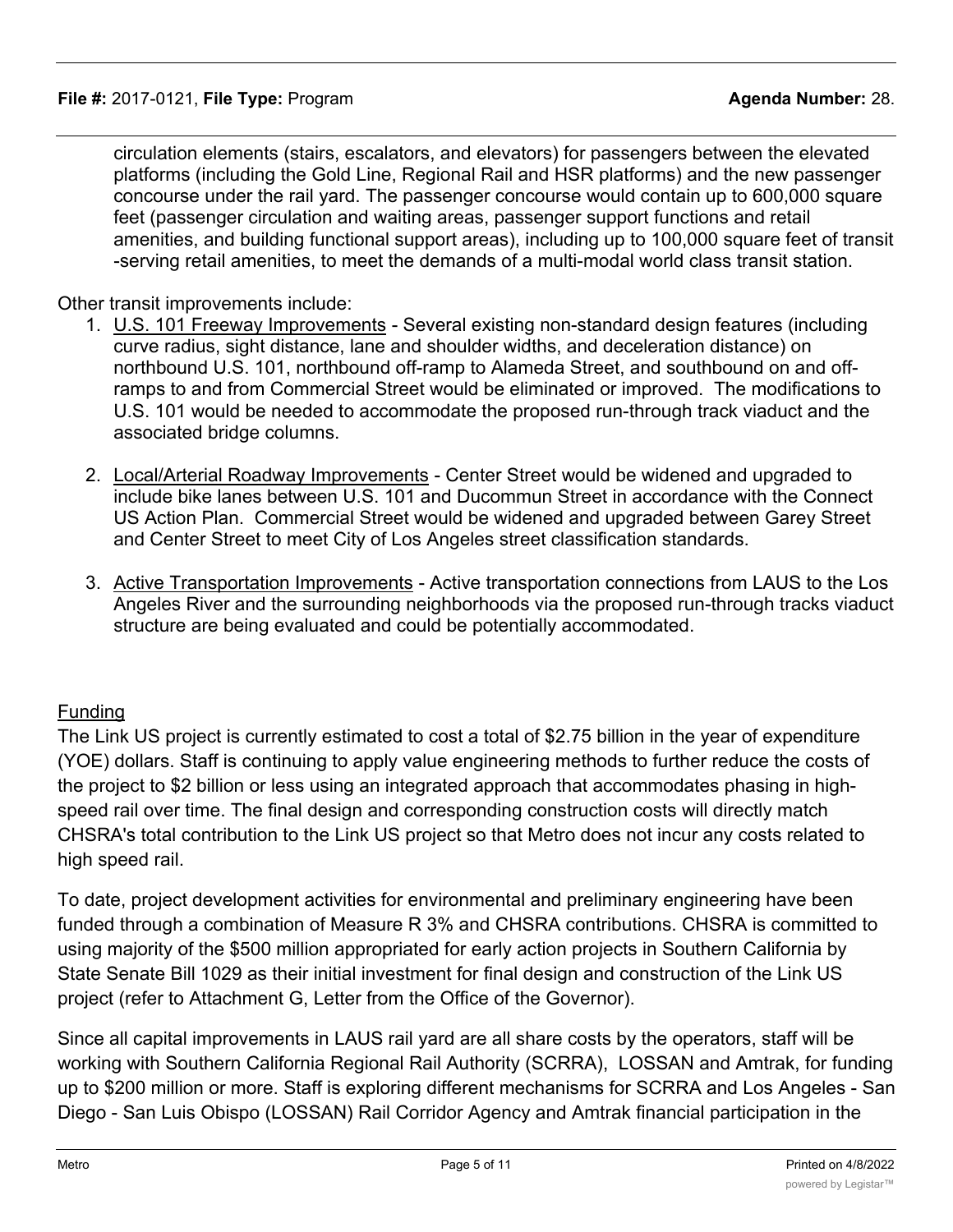Link US project. Furthermore, to bridge the gap, staff is pursuing a comprehensive Federal, State, and regional funding strategy, with targeted contribution amounts from Federal Railroad Administration (FRA) discretionary grants, Federal Transit Administration (FTA) Capital Investment Grant New Starts and/or Core Capacity programs, Proposition 1A bond funds and/or the 25% ongoing Cap and Trade allocation to High Speed Rail, and Transit and Intercity Rail Capital Program (TIRCP) grants. Staff is also pursuing private public partnership opportunities.

In addition to securing major contributions from our Federal, State, and regional partners, staff will pursue innovative financing options to deliver Link US in the most cost-effective manner possible. Accordingly, Metro is investigating the potential for Link US to qualify for an Emerging Projects Agreement (EmPA) under a newly-initiated program from the US DOT Build America Bureau. An EmPA will allow Metro to benefit from enhanced technical assistance in seeking federal financing assistance for the project through either a Transportation Infrastructure Financing Innovation Act (TIFIA) or Railroad Rehabilitation & Improvement Financing (RRIF) loan. As a multimodal transit and commuter facility, Link US qualifies for both loan programs.

Metro could leverage non-federal funding sources secured for Link US through a TIFIA or RRIF loan. Eligible sources of loan repayment include multiple Metro sales tax expenditure categories, such as Measure R 3% Regional Rail, Measure M 1% Regional Rail, and Measure M 2% System-wide Transit Connectivity Projects. These expenditure categories are forecast to generate over \$4.3 billion YOE from FY 2018 through FY 2057, according to the revenue forecasts prepared for the Draft Potential Ballot Measure Expenditure Plan.

### Community Outreach/Stakeholder Coordination

In June 2016, the environmental process for the Link US Project began with a public scoping meeting during the Notice of Intent (NOI) and Notice of Preparation (NOP) comment periods. Metro staff and project team conducted outreach to key community groups, agencies, elected officials and stakeholders. A comprehensive public outreach plan was developed and implemented, resulting in over 40 project briefings to stakeholders to date. A Community Update Meeting was held on November 15, 2016 to provide an update on the project, present the four build alternatives carried forward in the Draft EIR/EIS, and obtain feedback from members of the public. The most common feedback received is summarized below:

- Minimize traffic impacts during construction;
- Lack of funding for construction may result in delay of project completion;
- Make job opportunities available to local communities;
- Minimize noise impacts during construction (temporary) and after project completion (permanent);
- Avoid disproportionate impacts to disadvantaged communities;
- Incorporate art and aesthetics early in the design of the project;
- Historic and cultural characteristics of the study area should be preserved.

All stakeholder agencies (e.g., Metrolink, California High Speed Rail Authority (CHSRA), Caltrans, Amtrak, City of Los Angeles), interested agencies, and members of the public (including the Chinatown, Boyle Heights, Lincoln Heights, Arts District, Little Tokyo neighborhoods) were invited to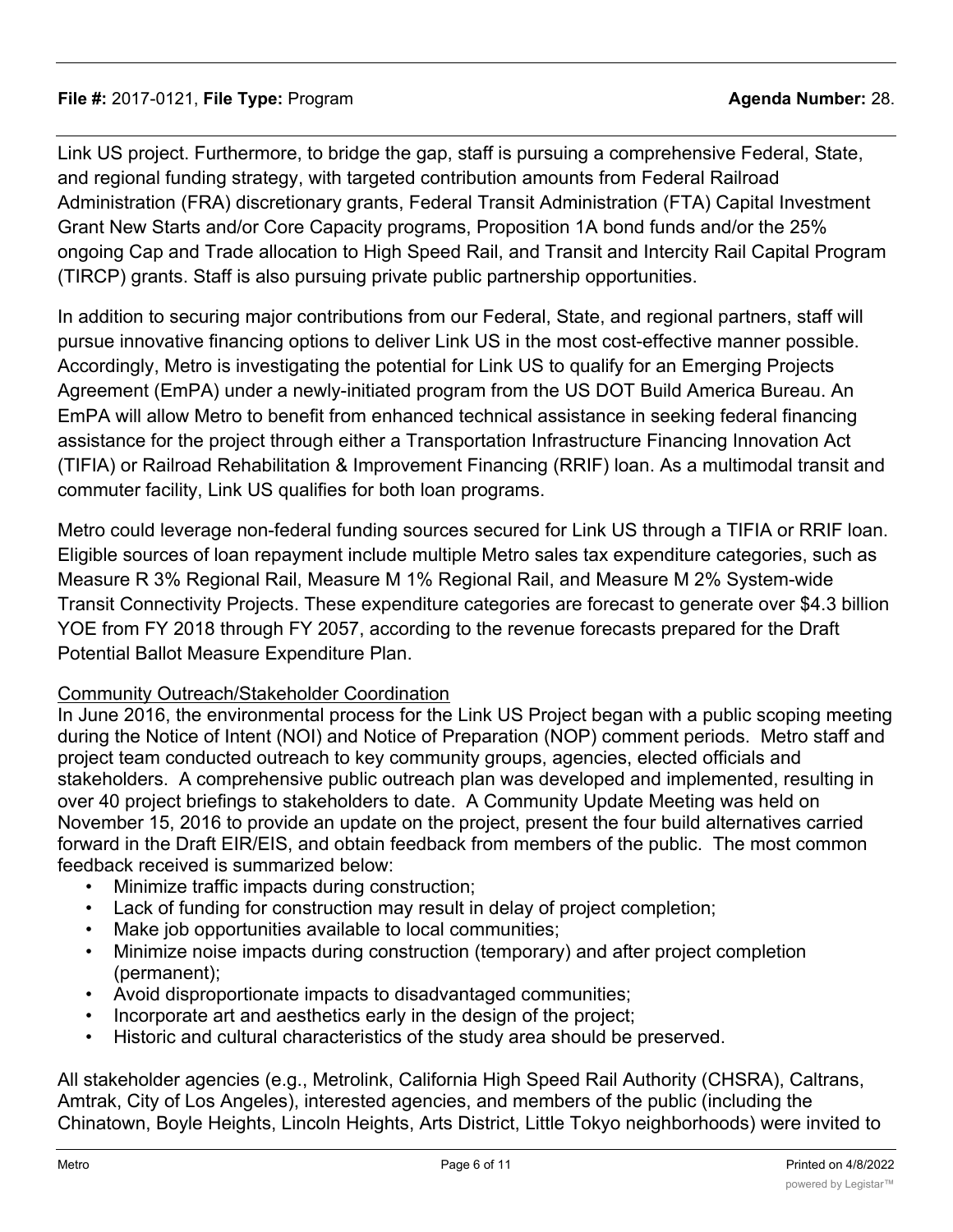provide feedback on the four EIR/EIS Build Alternatives. A community meeting was also held on November 15, 2016 to present the four EIR/EIS Build Alternatives to obtain feedback. Staff has taken all public feedback into consideration in the recommendation on the proposed alternative to be carried forward in the Draft EIR/EIS.

# Alternatives Analysis

A total of 74 alternatives were developed to meet the project goals and objectives. A two-step alternative screening process, course-level and fine-level screening, was implemented to advance four alternatives of the total 74 into the EIR/EIS analysis. All four alternatives included the following elements:

- A new expanded passenger concourse that will include new vertical circulation elements (stairs, escalators, and elevators) and up to 600,000 square feet (passenger circulation and waiting areas, passenger support functions and retail amenities, and building functional support areas) including up to 100,000 square feet of transit serving retail amenities to meet the demands of a multi-modal transit station;
- Run-through tracks extending from an elevated rail yard with a new viaduct or viaducts over US 101 to accommodate the new expanded passenger concourse and vertical clearance requirements over the El Monte Busway and US 101;
- Incorporation of a loop track;

Three of the four alternatives include potential accommodation for the planned HSR system within the limits of the Project. Below is a more detailed description of the four build alternatives to be carried forward in the Draft EIR/EIS. Attachment E provides a graphical representation of each of the four build alternatives.

Alternative 1: Six Regional Rail run-through tracks and four HSR run-through tracks (Integrated)

Alternative 1 includes six Regional Rail run-through tracks and four HSR run-through tracks extending south of LAUS over US-101. The four HSR run-through tracks and two associated platforms are designed to also be used by LOSSAN/Amtrak's Pacific Surfliner. The new expanded passenger concourse will include HSR-related elements and the throat will be reconstructed. Other improvements include the permanent realignment of the Gold Line north of LAUS. In addition, portions of Commercial Street and Center Street, and the intersection of Center Street at Commercial Street, will be lowered to accommodate the proposed viaduct, an elevated rail bridge that supports the run-through tracks over Commercial Street. Alternative 1 has the largest environmental study limits compared to the other three alternatives.

## **Alternative 2: Six Regional Rail run-through tracks and two HSR run-through tracks (Integrated Design and Phased Construction)**

Alternative 2 includes six Regional Rail run-through tracks and two HSR run-through tracks extending south of LAUS. The two HSR run-through tracks and the associated platform are designed to also be used by LOSSAN/Amtrak's Pacific Surfliner. Alternative 2 includes similar improvements as Alternative 1 at the throat and rail yard, new passenger concourse, and Commercial Street and Center Street. The key differences between Alternatives 1 and 2 are related to the distribution of platforms at the rail yard (Regional Rail and HSR) and the number of run-through tracks proposed to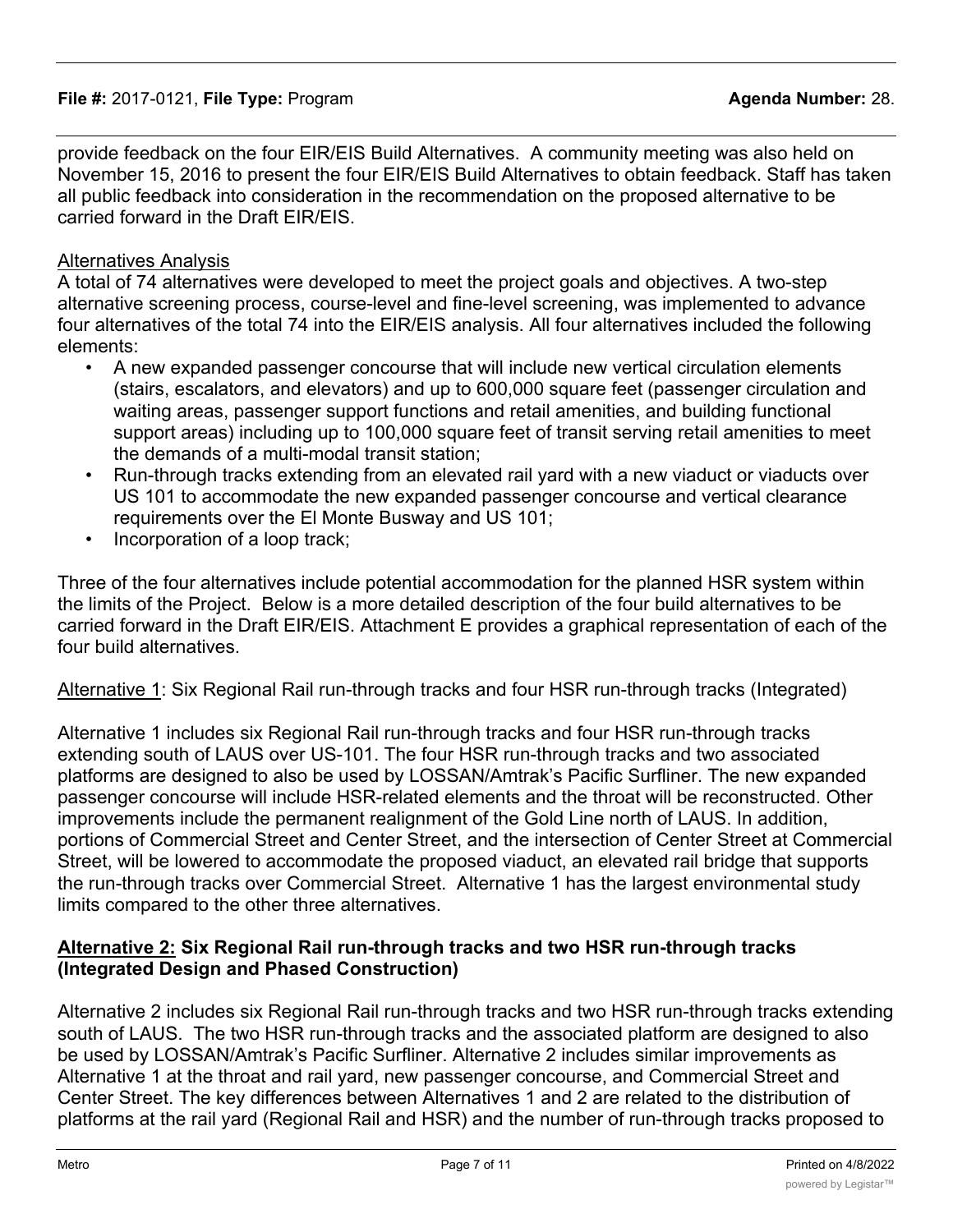extend south of LAUS. This alternative will look into feasibility of accommodating the West Santa Ana Branch Light Rail Line on platform level.

Alternative 2 includes an integrated design and phased construction for six regional rail run-through tracks and two HSR run-through tracks. The phased construction approach will accommodate HSRrelated infrastructure to be built at a later date, when funding is available. The physical area for the planned HSR system and related infrastructure may include a HSR double deck platform with two run -through tracks as the maximum limits of construction. The tracks and platforms constructed would be limited to the Regional Rail infrastructure, but the maximum limits of construction would include the subsequent modification and extension of the dedicated HSR double deck platforms and two tracks as required for the planned HSR system.

Alternative 3: Six Regional Rail run-through tracks and four HSR run-through tracks (Phased)

Similar to Alternative 1, Alternative 3 includes six Regional Rail run-through tracks and four HSR runthrough tracks extending south of LAUS, but Alternative 3 would involve the implementation of a phased construction approach to accommodate HSR-related infrastructure. As part of Alternative 3, the physical area for the planned HSR system and related infrastructure is accommodated within the maximum limits of construction; however, HSR-related infrastructure would not be constructed by Metro concurrent with Link US Regional Rail infrastructure. The tracks and platforms constructed would be limited to the Regional Rail infrastructure, but the maximum limits of construction would include the subsequent modification and extension of the two dedicated HSR platforms and four tracks as required for the planned HSR system.

Alternative 4: Six Regional Rail run-through tracks and no HSR run-through tracks

Alternative 4 assumes HSR's Burbank to Los Angeles and Los Angeles to Anaheim project sections do not utilize LAUS. Alternative 4 includes six Regional Rail run-through tracks extending south of LAUS over US-101. This alternative will look into feasibility of accommodating the West Santa Ana Branch Light Rail Line on platform level. The new expanded passenger concourse would not include HSR related elements and the throat would not be realigned and reconstructed. Similar improvements at Commercial Street and Center Street would also be included to accommodate the proposed viaduct.

A numeric evaluation score was assigned to each alternative to compare the performance of each. Alternative 1 received the highest score and therefore was considered the highest performing alternative. Alternatives 2 and 3 were also amongst the highest ranked alternatives with at least six regional rail run-through tracks. Alternative 4 is being recommended for further evaluation as part of the EIS/EIR process in the event that HSR does not elect to utilize LAUS as a station location. This potential circumstance is possible and therefore this alternative is considered to be reasonable.

## Third Party Costs

Third party costs for Link US were not included in previous Board actions. As the preliminary engineering and environmental work is underway, third party costs have been identified and determined to be necessary. In addition, Southern California Regional Rail Authority (SCRRA) requested funding to cover efforts in attendance at meetings, reviewing and commenting on technical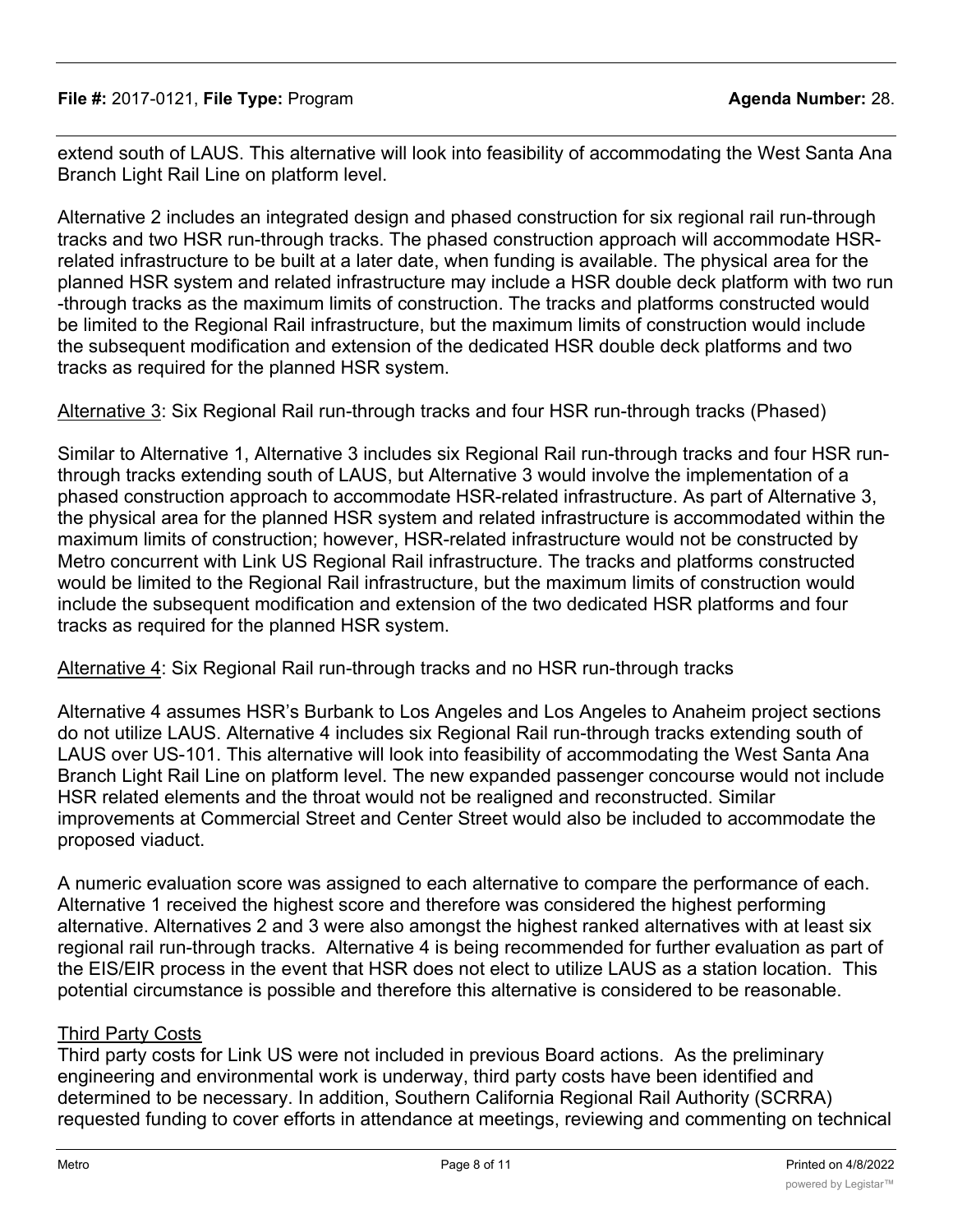reports, environmental studies, conceptual and preliminary design drawings to ensure compliance with SCRRA standards and specification, providing data and inputs for rail modeling including SCRRA's operational and maintenance requirements, providing flagging services for access to the right-of-way, and providing support for community outreach activities, etc. Additional third party costs have been identified from Caltrans, the City of Los Angeles Bureau of Engineering (BOE), Department of Transportation (DOT), Department of Water and Power (DWP), and other agencies and utility companies. This additional third party cost is in amount of \$3 million and will cover the entire preliminary engineering and environmental certification phase of the Link US Project.

Other anticipated costs of up to \$1 million include additional real estate and legal support, sampling, testing and disposal of soils from subsurface geotechnical, utility and environmental investigations to support the preliminary engineering and environmental studies. Refer to Attachment F-Third Party Costs.

### **DETERMINATION OF SAFETY IMPACT**

The project is being designed in accordance with Metrolink and Metro standards, federal requirements, and state requirements and will be compliant with the Americans with Disabilities Act. There are no pedestrian crossings of the proposed tracks so no safety impacts are expected.

### **FINANCIAL IMPACT**

The total project cost to complete the Preliminary Engineering and Environmental Certification phase of the Link US project is \$70,398,000, as follows (refer to Attachment F for sources and uses of funds):

| <b>Preliminary Engineering and</b><br><b>Environmental Certification</b> | 66,397,345 (including Contract Modification<br>Authority amount of \$4,356,715) |
|--------------------------------------------------------------------------|---------------------------------------------------------------------------------|
| <b>Third Party Costs</b>                                                 | 3,000,000                                                                       |
| <b>Other Anticipated Costs</b>                                           | 1,000,000                                                                       |
| <b>ITOTAL PROJECT COST:</b>                                              | 70,397,345 (round to \$70,398,000)                                              |

A total of \$37.7 million has been programmed and approved to-date, consisting of \$19 million of Measure R 3% funds programmed in prior board actions, and \$18.7 million committed by the CHSRA, up to \$15 million for project development work related to the previously approved Contract Modification No. 3 and up to \$3.7 million for project development work related to Contract Modification No. 4.

Staff is utilizing the work of the consultant to identify each mode of transit affected by the expansion and capacity improvements of an improved Los Angeles Union Station in order to identify additional or alternative funding sources including all eligible Federal, State or other Local funding. An additional \$32.7 million in funding will be required in order to complete the environmental and design phase of this project.

.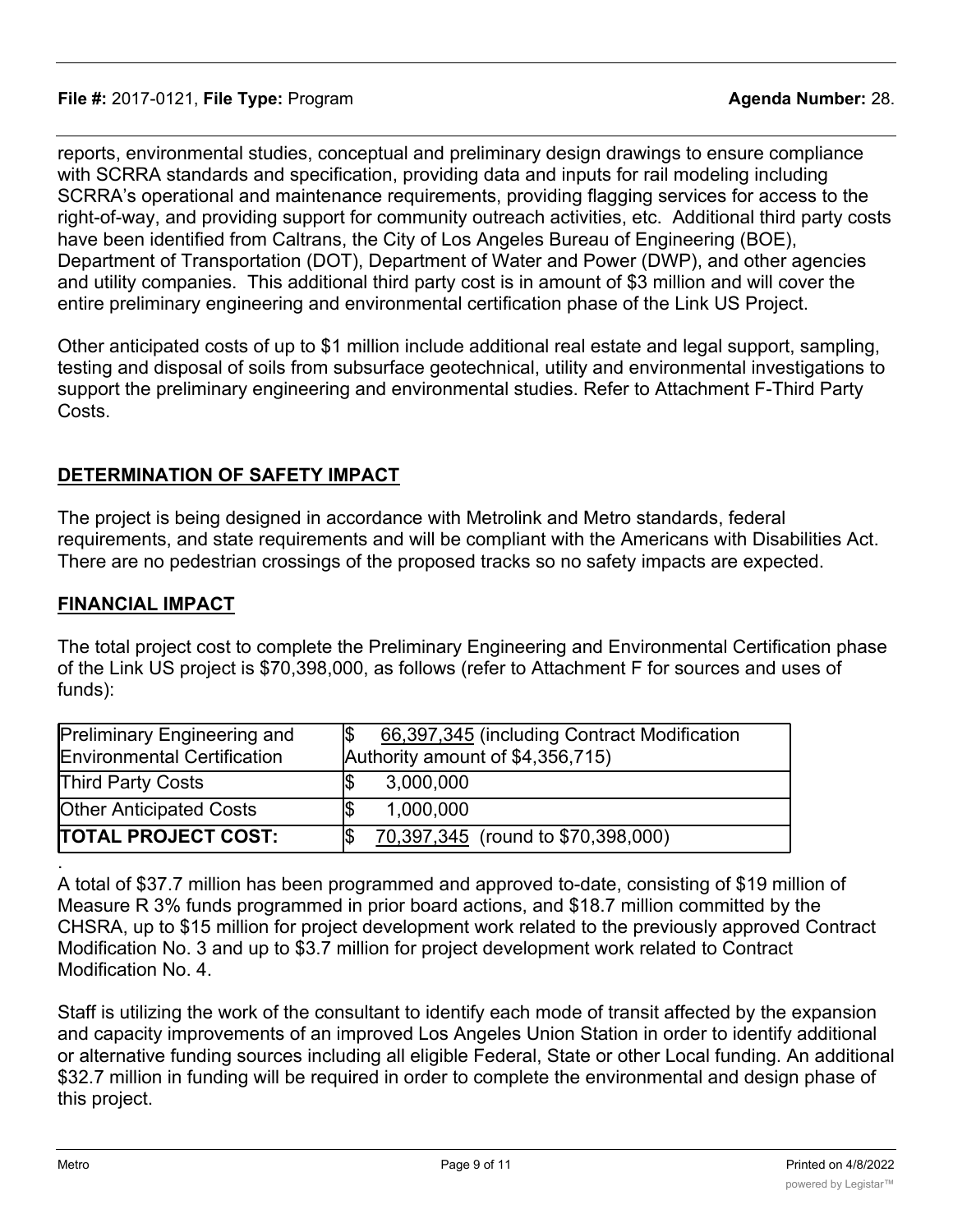The cash flow for the Link US Project is anticipated to be as follows:

| Project | Expenditure<br>from prior<br>lvears  | IFY 17 | <b>IFY 18</b>              | IFY 19 | <b>ITOTAL</b> |
|---------|--------------------------------------|--------|----------------------------|--------|---------------|
| Station | Link Union \$14,793,000 \$18,500,000 |        | $$27,500,000$ $$9,605,000$ |        | \$70,398,000  |

The amount of \$9.3 million for these services is included in the FY17 budget for cost center 2415 Regional Rail under SCRIP 460089. For the fiscal year to-date, the project has incurred \$6.4 million in expenditures and pending invoices are in an amount of \$2.8 million. Staff is requesting to amend the FY 17 budget an additional \$9.2 million to cover pending invoices and other anticipated costs through the end of the FY 17. Since this is a multi-year project, the Chief Program Management Officer, Program Management and Senior Executive Officer, Program Management/Regional Rail will be accountable for budgeting the costs in future years.

#### Impact to Budget

The source of funds for the requested amendment consist of previously approved and programmed Measure R3% funds and CHSRA funds discussed above. Measure R 3% Metrolink Commuter Rail Capital Improvements and CHSRA funds are not eligible for Metro bus/rail operating or capital budget expenses.

### **ALTERNATIVES CONSIDERED**

An alternative could be not to execute Contract Modification No. 4 and third party agreements and not advance the Link US Project. However, this will not increase the commuter and intercity rail capacity at LAUS causing significant delays and operational challenges.

The Board could elect to proceed with the Link US Project without expanding the project limits to connect the proposed passenger concourse with the Patsoauras Transit Plaza and the historic Union Station. The expansion of the passenger concourse and rail yard will likely create bottlenecks in pedestrian circulation at the existing passageway to the historic station and the east portal, which could also lead to potential safety concerns during peak periods and emergency situations. In addition, this would not provide for opportunities for transit optimization and future commercial developments at LAUS.

## **NEXT STEPS**

With this Board approval, staff will begin preliminary engineering of the recommended alternative and continue to develop the draft EIR/S. Staff anticipates returning to the Board for a full funding agreement with CHSRA by June 2017. Staff anticipates public circulation of the draft EIR/S document in Summer 2017.